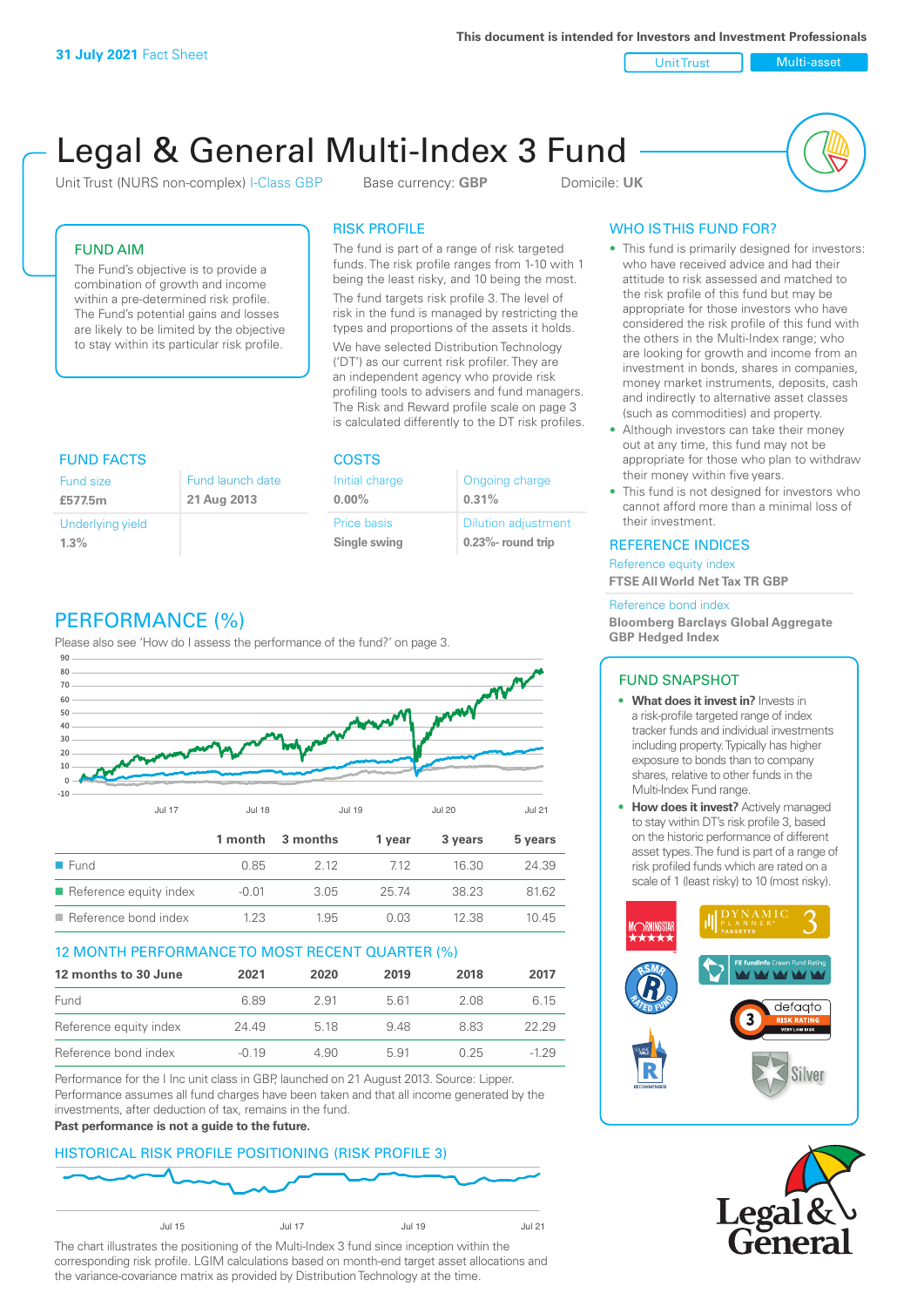## Legal & General Multi-Index 3 Fund

Unit Trust (NURS non-complex) I-Class GBP

### PORTFOLIO BREAKDOWN

All data source LGIM unless otherwise stated. Totals may not sum due to rounding.





### FUND MANAGERS

The fund managers have responsibility for managing the multi-index fund range. They are part of the Multi-Asset Funds (MAF) team in LGIM. This team focuses on designing and managing multi-asset funds that are tailored to match the specific objectives of various client types. The team sits within a wider Asset Allocation team which combines both depth of experience with a broad range of expertise from different fields, including fund management, investment consulting and risk management roles.

# TOP 10 HOLDINGS (%)

| L&G All Stocks Gilt Index Trust                        | 15.5 |
|--------------------------------------------------------|------|
| Cash                                                   | 14.5 |
| L&G Sterling Corporate Bond Index Fund                 | 8.5  |
| <b>LGIM Global Corporate Bond Fund</b>                 | 7.0  |
| L&G UK Index Trust                                     | 5.0  |
| L&G US Index Trust                                     | 4.8  |
| L&G Emerging Markets Government Bond (US\$) Index Fund | 3.5  |
| L&G Japan Index Trust                                  | 3.5  |
| L&G Global Infrastructure Index Fund                   | 2.8  |
| L&G Global Inflation Linked Bond Index Fund            | 2.5  |